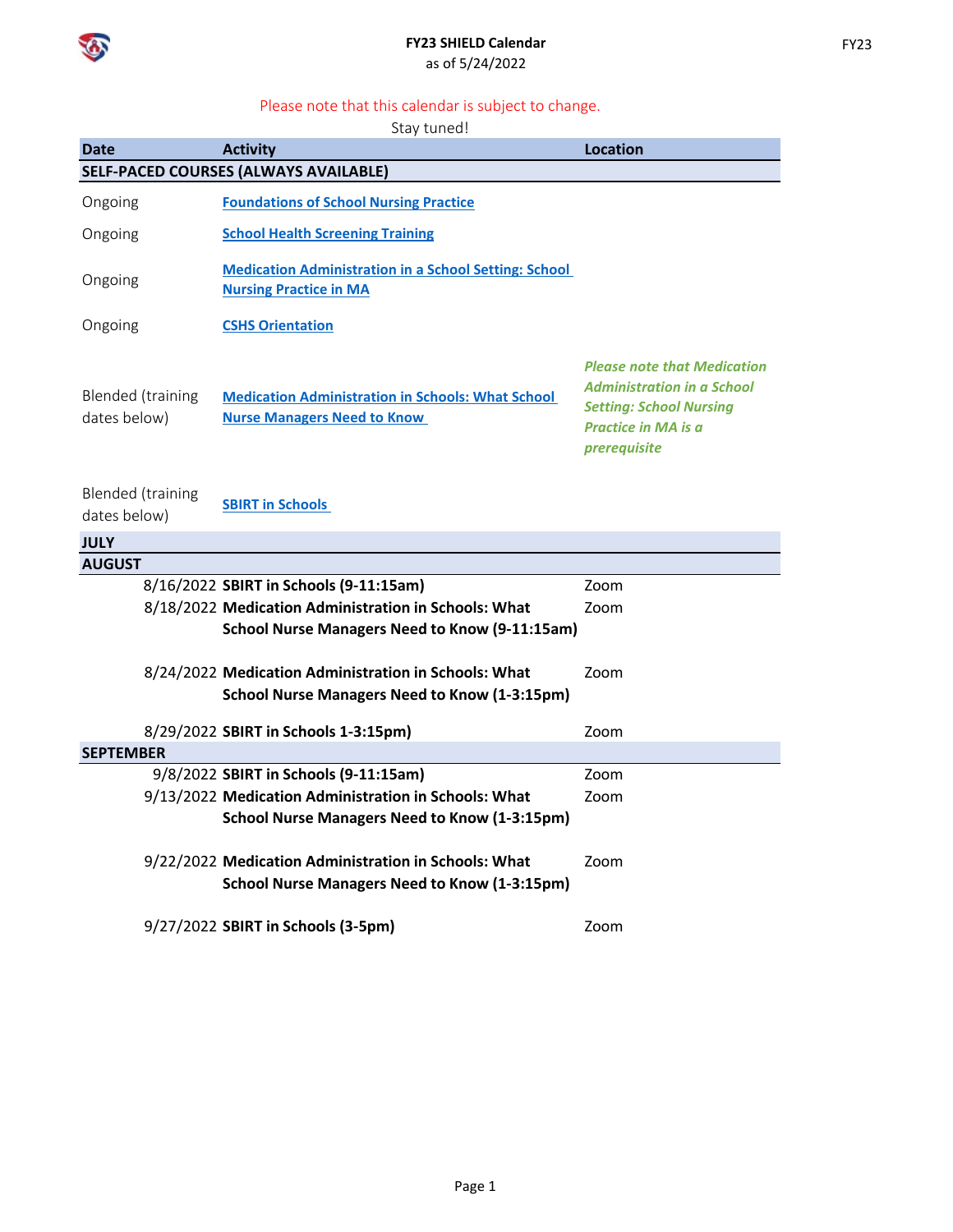**OCTOBER**

|                 | 10/4/2022 SBIRT in Schools (9-11:15am)                | Zoom |
|-----------------|-------------------------------------------------------|------|
|                 | 10/6/2022 CSHS (1-3pm)                                | Zoom |
|                 | 10/19/2022 All Regions Regional Meeting (1-3pm)       | Zoom |
|                 | 10/24/2022 SBIRT in Schools (1-3:15pm)                | Zoom |
|                 | 10/27/2022 Medication Administration in Schools: What | Zoom |
|                 | <b>School Nurse Managers Need to Know (9-11:15am)</b> |      |
|                 |                                                       |      |
| <b>NOVEMBER</b> |                                                       |      |
|                 | 11/4/2022 SBIRT in Schools (9-11:15am)                | Zoom |
|                 | 11/8/2022 Clinical Update - Topic: LGBTQIA+ Health (2 | Zoom |
|                 | sessions)                                             |      |
|                 | Tentative time- subject to change                     |      |
|                 | 11/15/2022 SBIRT in Schools (3-5:15pm)                | Zoom |
| <b>DECEMBER</b> |                                                       |      |
|                 | 12/1/2022 SBIRT in Schools (9-11:15am)                | Zoom |
|                 | 12/8/2022 CSHS (1-3pm)                                | Zoom |
|                 | 12/12/2022 SBIRT in Schools (1-3:15pm)                | Zoom |
|                 | 12/15/2022 Medication Administration in Schools: What | Zoom |
|                 | <b>School Nurse Managers Need to Know (3-5:15pm)</b>  |      |
| <b>JANUARY</b>  |                                                       |      |
|                 | 1/11/2023 SBIRT in Schools (3-5:15pm)                 | Zoom |
|                 | 1/19/2023 Medication Administration in Schools: What  | Zoom |
|                 | <b>School Nurse Managers Need to Know (3-5:15pm)</b>  |      |
|                 | 1/26/2023 SBIRT in Schools (9-11:15am)                | Zoom |
| <b>FEBRUARY</b> |                                                       |      |
|                 | 2/1/2023 SBIRT in Schools (9-11:15am)                 | Zoom |
|                 | 2/2/2023 Medication Administration in Schools: What   | Zoom |
|                 | <b>School Nurse Managers Need to Know (1-3:15pm)</b>  |      |
|                 | 2/9/2023 CSHS (1-3pm)                                 | Zoom |
|                 |                                                       |      |
|                 | 2/14/2023 SBIRT in Schools (1-3:15pm)                 | Zoom |
|                 | 2/15/2023 All Regions Regional Meeting (1-3pm)        | Zoom |